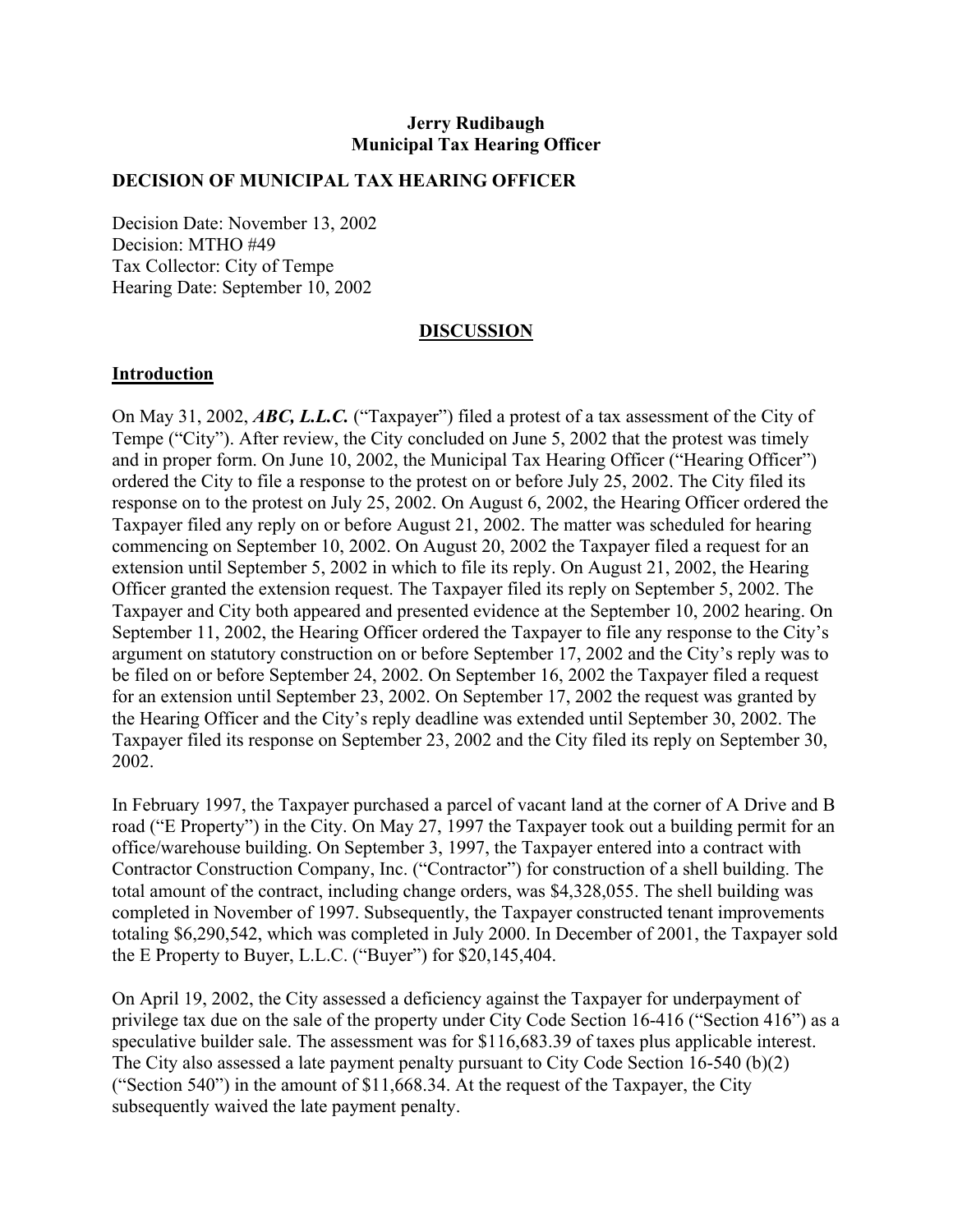# **City Position**

The City argued that the Elliot property was sold before the expiration of 24 months after the improvements were substantially complete. According to the City, the shell building would not meet the substantially complete definition of the City Code Section 100 ("Section 100"). Section 100 defines substantially complete as:

The "construction contracting or reconstruction contracting:

- 1) Has passed final inspection or its equivalent; **or**
- 2) Certificate of occupancy or its equivalent has been issued; or
- 3) Is ready for immediate occupancy or use."

The construction of the E Property was suspended after the final billing in February 1999. According to the City, the original building permit expired in September 1999 and a new building permit to reissue the expired permit was issued in May 2000. In addition, various other building permits were issued from May 2000 through March 2001 for the completion of the shell and the construction of tenant improvements totaling \$6,290,542. The City asserted that the shell building passed final inspection on July 21, 2000 and certificates of occupancy ("certificates") were issued at various times thereafter through April 2001.

The City argued that the \$909,660 of construction costs for the completion of the shell building and the \$5,3 80,882 of construction costs for tenant improvements constituted improvements to real property and the 24-month period did not begin until completion of those improvements. The City further argued that for buildings constructed within the City, the issuance of a Certificate is the only appropriate measure of substantial completion under Section 100. Since the sale occurred in December 2001, the City concluded the sale was subject to the speculative builders tax under Section 416 since the last Certificate was issued in April of 2001. This was well within the 24-month period established by the Code.

## **Taxpayer Position**

The Taxpayer asserted that it entered into a contract with Contractor for construction of a "grey shell building". According to the Taxpayer, a grey shell building does not include tenant improvements such as air conditioning since they are not incorporated into the tenant space until the tenants are known. The Taxpayer argued that the shell building was "compliance certificate" ready upon completion in November of 1998. The Taxpayer asserted that the City's conclusion that the building was halted and then restarted is an erroneous conclusion. The Taxpayer argued that the shell building was completed in November of 1998 and subsequent improvements were the direct result of tenant improvements required as a result of leases entered into. The Taxpayer indicated that any delay that occurred between building completion and lease up was due to market saturation and the corresponding difficulty of finding tenants in the market place. As a result, the Taxpayer asserted that the shell building was substantially complete as defined by Section 100 in November 1998, which was more than three years prior to the sale of the building. Accordingly, the Taxpayer concluded the shell building is not subject to the speculative builder tax imposed by Section 416.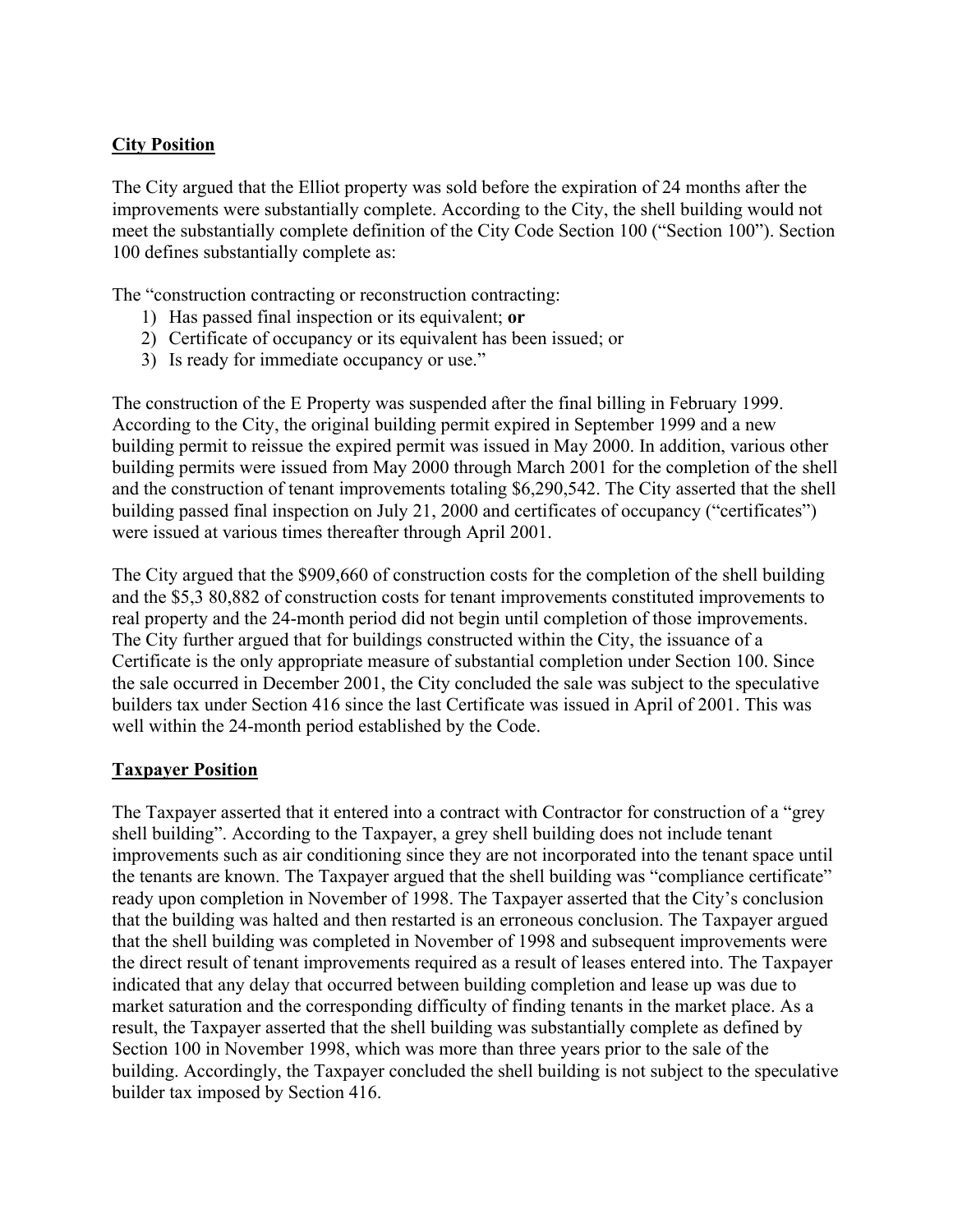Alternatively, the Taxpayer argued that if there was a speculative builder tax imposed, it should be based on the subsequent tenant improvement contracts completed within the 24-month period prior to the sale. According to the Taxpayer, the value attributable to the land and shell building would have to be excluded from the sale value taxed.

## **ANALYSIS**

We concur with the Taxpayer that a shell building can be substantially complete pursuant to Section 100. We do not agree with the City that a Certificate of Occupancy must be issued to meet the substantially complete test. The third prong of Section 100 defines substantially complete as a building being ready for "immediate occupancy or use".) Under certain facts, the Hearing Officer concludes a shell building could be ready for its intended use and not be ready for immediate occupancy.

However, under the facts of this case, the Hearing Officer does not find the shell building was substantially complete for its intended use until July of 2000. This conclusion was reached because of the re-issuance of the original building permit for almost \$1 million of additional construction on the shell building in May 2000. Since the sale of the E property occurred within 24-months of the Taxpayer's completion of substantial improvements to the shell building, the sale was properly taxed as a speculative builder sale pursuant to Section 416. Accordingly, the Taxpayer's protest is denied.

## **FINDINGS OF FACT**

- 1. On May 31, 2002, the Taxpayer filed a protest of a tax assessment of the City.
- 2. After review, the City concluded on June 5, 2002 that the protest was timely and in the proper form.
- 3. On June 10 2002, the Hearing Officer ordered the City to file a response to the protest on or before July 25, 2002.
- 4. The City filed its reply on July 25, 2002.
- 5. On August 6, 2002, the Hearing Officer ordered the Taxpayer to file any reply on or before August 21, 2002.
- 6. The matter was scheduled for hearing commencing on September 10, 2002.

7. On August 20, 2002, the Taxpayer filed a request for an extension until September 5, 2002 in which to file its reply.

8. On August 21, 2002, the Hearing Officer granted the extension request.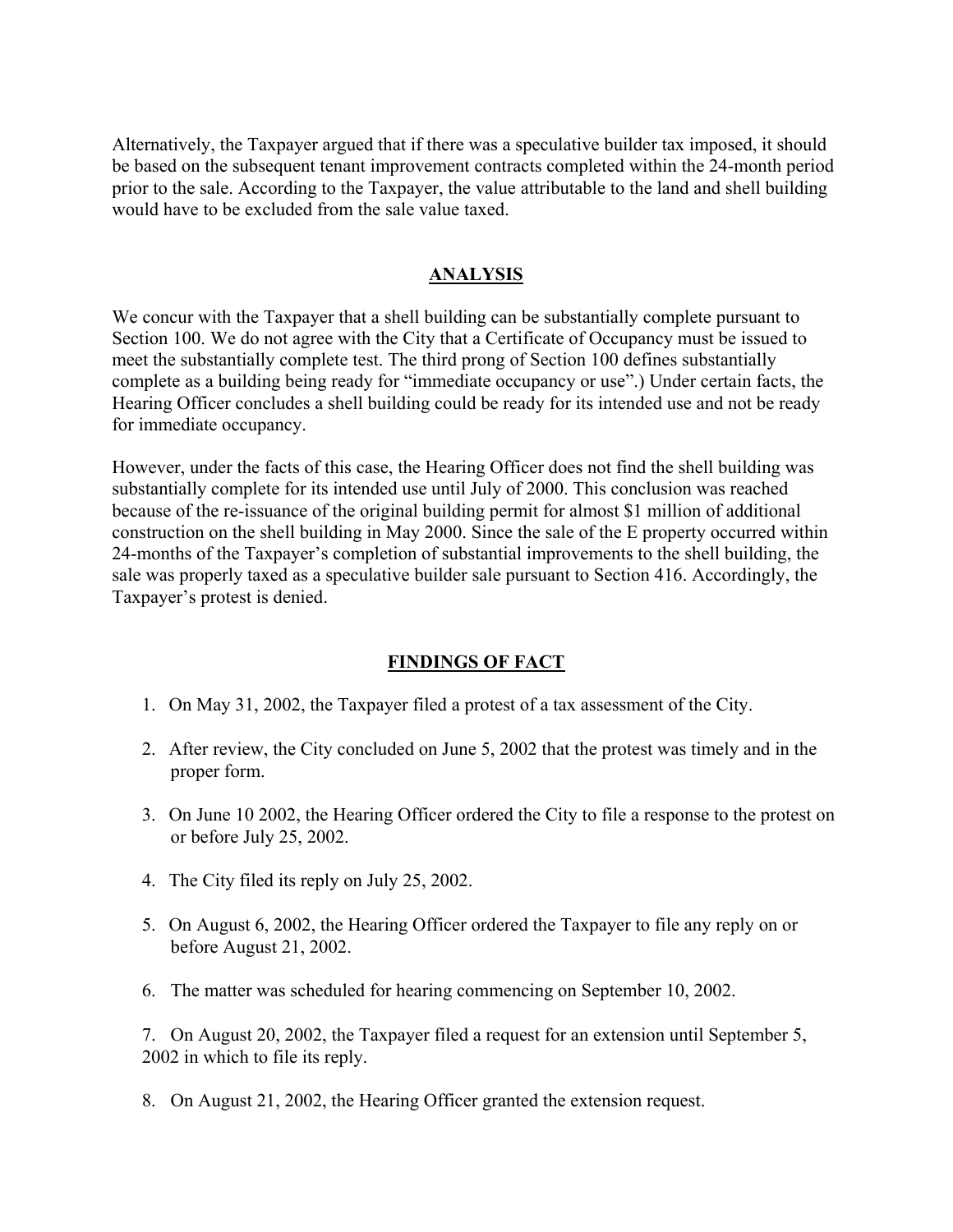- 9. The Taxpayer filed its reply on September 5, 2002.
- 10. The Taxpayer and City both appeared and presented evidence at the September 10, 2002 hearing.
- 11. On September 11, 2002, the Hearing Officer ordered the Taxpayer to file any response to the City's arguments on statutory construction on or before September 17, 2002 and the City's reply was to be filed on or before September 24, 2002.
- 12. On September 16, 2002, the Taxpayer filed a request for an extension until September 23, 2002.
- 13. On September 17, 2002, the request was granted by the Hearing Officer and the City's reply deadline was extended until September 30, 2002.
- 14. The Taxpayer filed its response on September 23, 2002 and the City filed its reply on September 30, 2002.
- 15. On September 3, 1997, the Taxpayer entered into a contract with Contractor for construction of a shell building.
- 16. The total amount of the Contractor contract was \$4,328,055.
- 17. On May 10, 2000, the City re-issued the expired building permit on the shell building.
- 18. The Taxpayer entered into a second construction contract for an additional \$909,660 for improvements to the shell building.
- 19. The Taxpayer entered into a construction contract for tenant improvements totaling \$5,380,882.
- 20. The additional improvements to the shell building and the tenant improvements were completed in July 2000.
- 21. In December of 2001, the Taxpayer sold the E Property to Buyer for \$20,145,404.

## **CONCLUSIONS OF LAW**

- 1. Pursuant to ARS Section 42-6056, the Municipal Tax Hearing Officer is to hear all reviews of petitions for hearing or redetermination under the Model City Tax Code.
- 2. Section 416 taxes the gross income of speculative builders within the City.